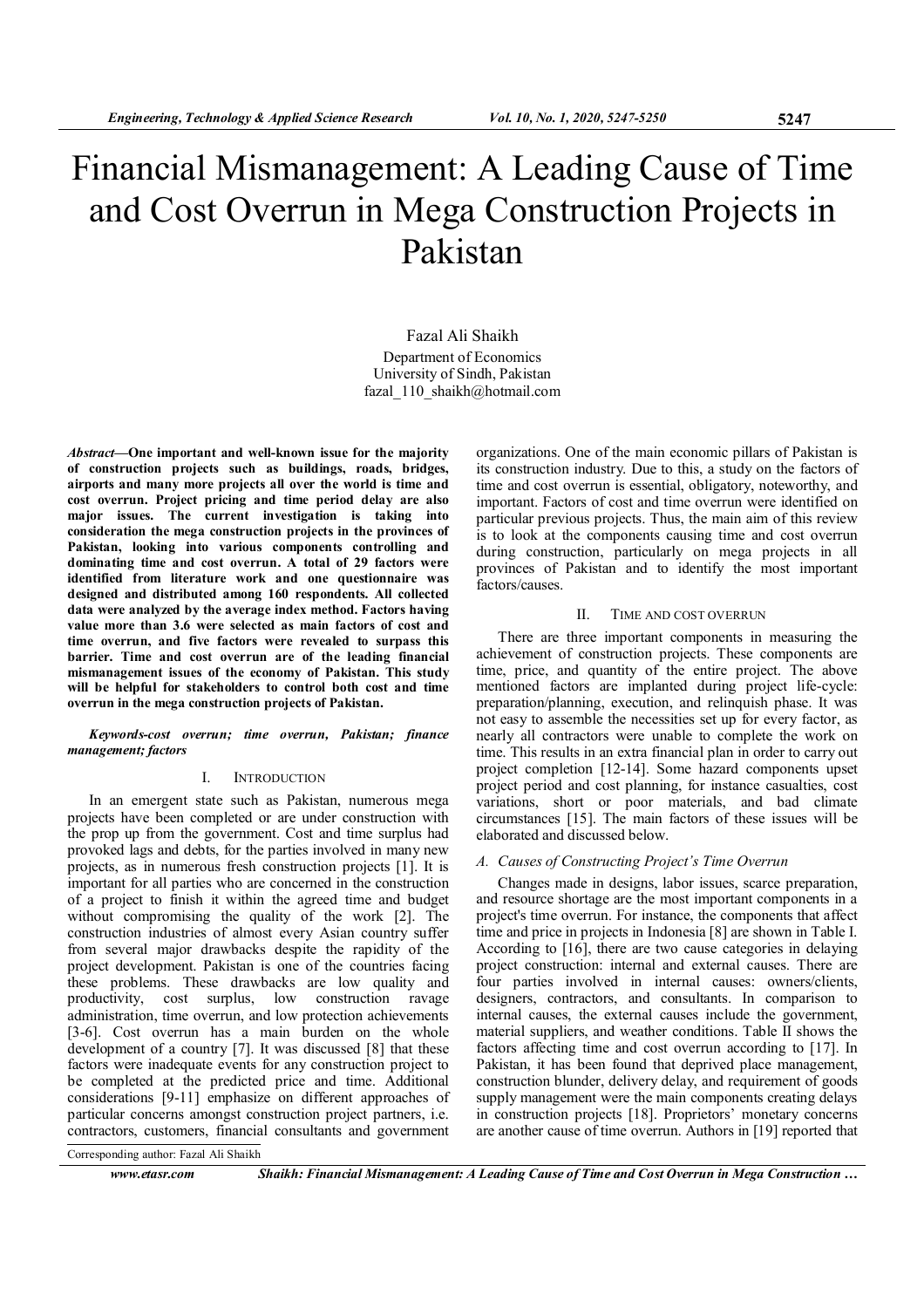from consultant's opinion, unskilled or lack of management and the dearth of expert's acquaintance and skills were the main reasons for time and price overrun.

| TABLE I. | COMPONENTS AFFECTING COST AND TIME |
|----------|------------------------------------|
|          | MANAGEMENT [8]                     |

| Time and cost controls             | <b>Time controls</b>             | <b>Cost controls</b>  |
|------------------------------------|----------------------------------|-----------------------|
| <b>Environment restrictions</b>    | Buildability                     | Material prices       |
| Knowledge of project site          | Labor output                     | Precise quantity      |
| Accurate prediction                | Level of planning                | Lift-off              |
| Equipment production rate          | Material estimated<br>accuracy   | Project<br>experience |
| Equipment availability             | Material availability            | Type                  |
| Weather conditions                 | Technicians precision            |                       |
| Experience of local<br>regulations | Availability of trained<br>labor |                       |
|                                    | Project restrictions             |                       |

TABLE II. COMPONENTS AFFECTING COST AND TIME MANAGEMENT [17]

| Category                  | <b>Factors</b>                        |
|---------------------------|---------------------------------------|
|                           | Financial issues of finished work     |
|                           | Owner interruptions                   |
| Owner                     | Delay in taking decisions             |
|                           | Unrealistic imposed contract duration |
|                           | Selection of sub-contractor           |
|                           | Poor planning                         |
|                           | Improper planning                     |
|                           | Construction method                   |
|                           | Subcontractor                         |
| Contractor                | Site management                       |
|                           | Inexperienced contractor              |
|                           | Mistakes during construction          |
|                           | Financial issues faced by contractor  |
|                           | Material shortage                     |
| Materials                 | Material specification changes        |
|                           | Delay in the supply of material       |
|                           | Labor productivity                    |
| Labor-Equipment           | Labor supply                          |
|                           | Equipment failure                     |
|                           | Contract management                   |
|                           | Delay for approval of work            |
| Consultant                | Quality control                       |
|                           | Document preparation                  |
|                           | Poor supervision                      |
| Contractual relationships | Disputes                              |
|                           | Communication gap                     |
|                           | Weather effects                       |
| External                  | Other site problems                   |
|                           | Changes in regularity                 |

# B. Effects of Construction Project's Cost Overrun

Authors in [8, 19, 20] reported the following components in cost surplus: design modifications, unskilled and unfinished preparation, doubtful climate conditions, and abnormality and deviation in the cost of project resources. In addition to this, a listing of serious factors like incomplete design at the tendering phase, design alterations at the request of the proprietor, lack of money for the setting up and supervising at the beginning after the contract signing, defective besmirch and location settings, alterations made during construction, transportation charges owing to place locality, and lack of cost information at the development stage. Other critical factors which are usually

ignored are suspension in transmission of data to the builders during project suspensions, practical deterioration during the design period, obligation demands, customary constructive design advancement at the beginning of construction, uncertainty by the probing team in giving final results, limitations in estimate deviations and extra work, breaching and failures of bulk materials, etc. The main events that affect cost are changes in climate, inflation on prices, inexact material assessment, complications and difficulties of the scheme, builder's incapability to understand the environmental issues, and lack of knowledge of the ruling set of laws [8]. Moreover, authors in [21] studied the budget overrun components in community subdivision schemes establishing that the rise in cost was caused by incompetent original assessments, design delays, modification in opportunities, and inaccuracies. They pointed ten major components causing cost overrun of building projects:

- Construction setback due to limited scheme preparation, setting up and execution at the starting phase.
- Inconsistency and unreliability of the suppliers of unrefined resources including types of equipment etc.
- Modifications of the scheme's capacity.
- Release of money, overseas exchange, and elements linked by incomplete accessories.
- Judgments made by the establishment and breakdown of precise regulating departments' and sections.
- Incorrect and unsuitable location.
- Technical lack of skill and ability and penniless managerial composition.
- Labor instability.
- Natural calamities.
- Lack of experience in finding technical consultants, insufficiency of distant association accords.

Authors in [22] reported 26 components of cost overrun during the edifice of underground water projects in Ghana, collected from consumers, contractors, and consultants. From the approach of contractors and consultants, the top factor that increased cost was difficulties in getting monthly expenditure from agencies. On the other hand, the owners' perception of the project was that contractor management was the most important component affecting cost. In spite of the difference between their viewpoints, they all have agreed upon the ranking of these factors.

## III. METHODOLOGY

This study considers the quantitative process toward assessing the project manager's approach over the components affecting time and cost overrun in building projects. The designed questionnaire was established on the recognized components towards reaching the major ones which affect time and price overrun for building projects as in [8]. The questionnaire provided every participant the chance to spot those variables which he/she thought as probable to add to cost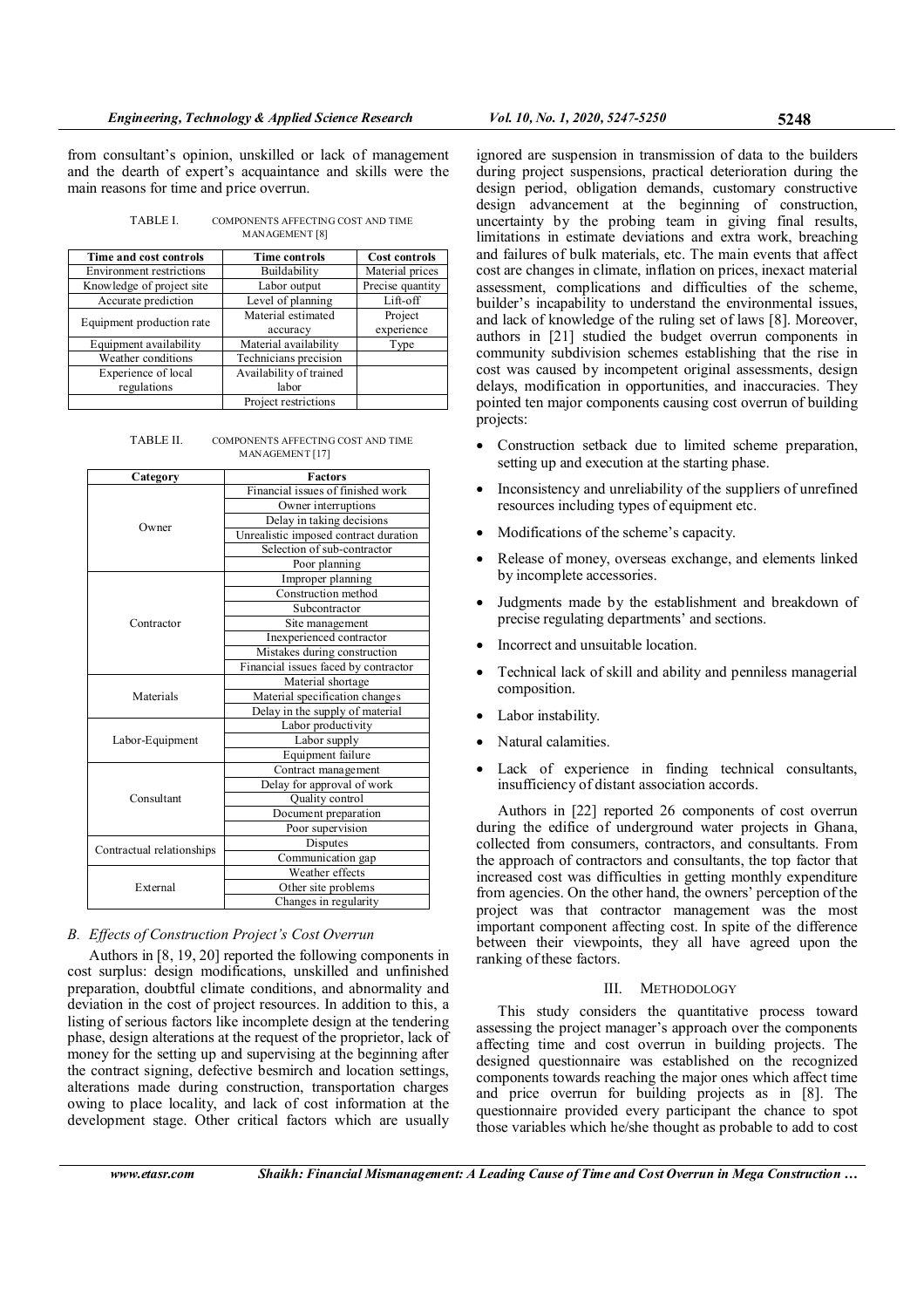overrun in a Likert scale ranging from Strongly Agree to Strongly Disagree. Afterwards, on an ordinal scale consisting of High (3), Medium (2), or Low (1), the members graded the density of recurrence of every factor. In this study, the mean value was calculated of each factor and factors having a mean value of more than 3.6 were identified as dominant factors of cost and time overrun in mega projects in Pakistan.

#### IV. RESULTS AND DISCUSSION

As mentioned above, a questionnaire was circulated for the evaluation of cost and time overrun in mega projects of Pakistan. In total, 160 questionnaires were handed over to project managers, construction managers, and engineers with a 75% response rate of 120 answered questionnaires which deemed adequate because it satisfies the minimum sample requirement for the population [23]. The respondents were highly qualified and experienced.

TABLE III. RESPONSE SUMMARY

| Response rate | <b>Ouestions</b>       | Total | Percentage |
|---------------|------------------------|-------|------------|
|               | Distributed            | 160   | $100\%$    |
|               | Received and processed | 120   | 75%        |
|               | Non-returned           | 40    | 25%        |

#### A. Time Overrun

The collected data were graded according to the mean value of each factor. A total of 11 main factors had mean value more than 3.6 and were considered as major factors of time overrun. The summary of the analysis is shown in Table IV.

| <b>TABLE IV.</b> | TIME OVERRUN FACTORS IN PAKISTAN MEGA PROJECTS |  |
|------------------|------------------------------------------------|--|
|------------------|------------------------------------------------|--|

| Factor                                 | Mean value | Rank |
|----------------------------------------|------------|------|
| Financial problems faced by contractor | 4.871      |      |
| Fluctuation in price of materials      | 4.712      | 2    |
| Poor supervision                       | 4.607      | 3    |
| Poor project management                | 4.419      | 4    |
| Weather conditions                     | 4.318      | 5    |
| Owner interference                     | 4.127      | 6    |
| Wrong method of construction           | 4.092      |      |
| Political approach in projects         | 3.873      | 8    |
| Poor estimation                        | 3.801      | 9    |
| Delay in inspection                    | 3.735      | 10   |
| Frequent design changes                | 3.634      | 11   |

### B. Cost Overrun

The collected data were analyzed and their mean values were calculated.

TABLE V. COST OVERRUN FACTORS IN PAKISTAN MEGA PROJECTS

| Factor                         | Mean value | Rank |
|--------------------------------|------------|------|
| Design faults                  | 4.570      |      |
| Improper investigation at site | 4.491      | 2    |
| Political approach             | 4.370      | 3    |
| Financial crisis               | 4.301      |      |
| Weather conditions             | 4.267      | 5    |
| Inexperienced contractor       | 4.187      | 6    |
| Poor supervision               | 4.097      |      |
| Wrong method of construction   | 3.871      | 8    |
| Shortage of skilled labor      | 3.838      | g    |
| Owner interference             | 3.781      | 10   |
| Delay in approval              | 3.670      |      |

A total of 11 factors had a mean value larger than 3.6 and were identified as dominant. From Table V we can see that "Financial problems faced by contractor" was found as the main critical factor.

#### V. CONCLUSION

The initial discussion in the research work at hand involved a literature study considering construction time overrun and cost overrun. Twenty-nine factors of time and cost overrun in mega projects were recognized from the literature review. The dominant factors of cost and time overrun were acknowledged. Eleven factors were identified as dominant for each category. Five main factors were found to be common in causing time and cost overrun in mega projects of Pakistan. These identified main factors are financial issues, weather conditions, political approach, design changes, and owner interference. This work is expected to offer an improved approach in conveying construction projects by minimizing the most important reasons of cost and time overrun and will also help financial management in construction projects of Pakistan.

### **REFERENCES**

- [1] S. Sohu, A. H. Abdullah, S. Nagapan, T. A. Rind, A. A. Jhatial, "Controlling measures for cost overrun causes in highway projects of Sindh province", Engineering, Technology & Applied Science Research, Vol. 9, No. 3, pp. 4276-4280, 2019
- [2] N. A. A. Bari, R. Yusuff, N. Ismail, A. Jaapar, R. Ahmad, "Factors influencing the construction cost of Industrialised Building System (IBS) projects", Procedia-Social and Behavioral Sciences, Vol. 35, pp. 689- 696, 2012
- [3] N. H. Abas, N. Blismas, H. Lingard, "Knowledge-based energy damage model for evaluating Industrialised Building Systems (IBS) Occupational Health and Safety (OHS) risk", MATEC Web of Conferences, Vol. 47, Article ID 04015, 2016
- [4] S. Sohu, A. H. Abdullah, S. Nagapan, A. Fattah, K. Ullah, K. Kumar, "Contractors perspective for critical factors of cost overrun in highway projects of Sindh, Pakistan", AIP Conference Proceedings, Vol. 1892, Article ID 080002, 2017
- [5] M. A. M. Amin, N. H. Abas, S. Shahidan, M. H. Rahmat, N. A. Suhaini, S. Nagapan, R. A. Rahim, "A review on the current issues and barriers of Industrialised Building System (IBS) adoption in Malaysia's construction industry", IOP Conference Series: Materials Science and Engineering, Vol. 271, Article ID 012031, 2017
- [6] N. Abas, N. Blismas, H. Lingard, "Development of a knowledge-based energy damage model to assess Occupational Health and Safety (OHS) construction risks in Malaysia", CIBW099 Prevention: Means to the End of Construction Injuries, Illnesses, and Fatalities, Washington, USA, August 24-26, 2011
- [7] Y. A. Olawale, M. Sun, "Cost and time control of construction projects: Inhibiting factors and mitigating measures in practice", Construction Management and Economics, Vol. 28, No. 5, pp. 509-526, 2010
- [8] P. F. Kaming, P. O. Olomolaiye, G. D. Holt, F. G. Harris, "Factors influencing construction time and cost overruns on high-rise projects in Indonesia", Construction Management & Economics, Vol. 15, No. 1, pp. 83-94, 1997
- [9] A. H. Memon, I. A. Rahman, M. R. Abdullah, A. A. A. Azis, "Factors affecting construction cost performance in project management projects: Case of MARA large projects", International Journal of Civil Engineering and Built Environment, Vol. 1, No. 1, pp. 30- 35, 2014
- [10] Z. Shehu, I. R. Endut, A. Akintoye, G. D. Holt, "Cost overrun in the Malaysian construction industry projects: A deeper insight", International Journal of Project Management, Vol. 32, No. 8, pp. 1471- 1480, 2014